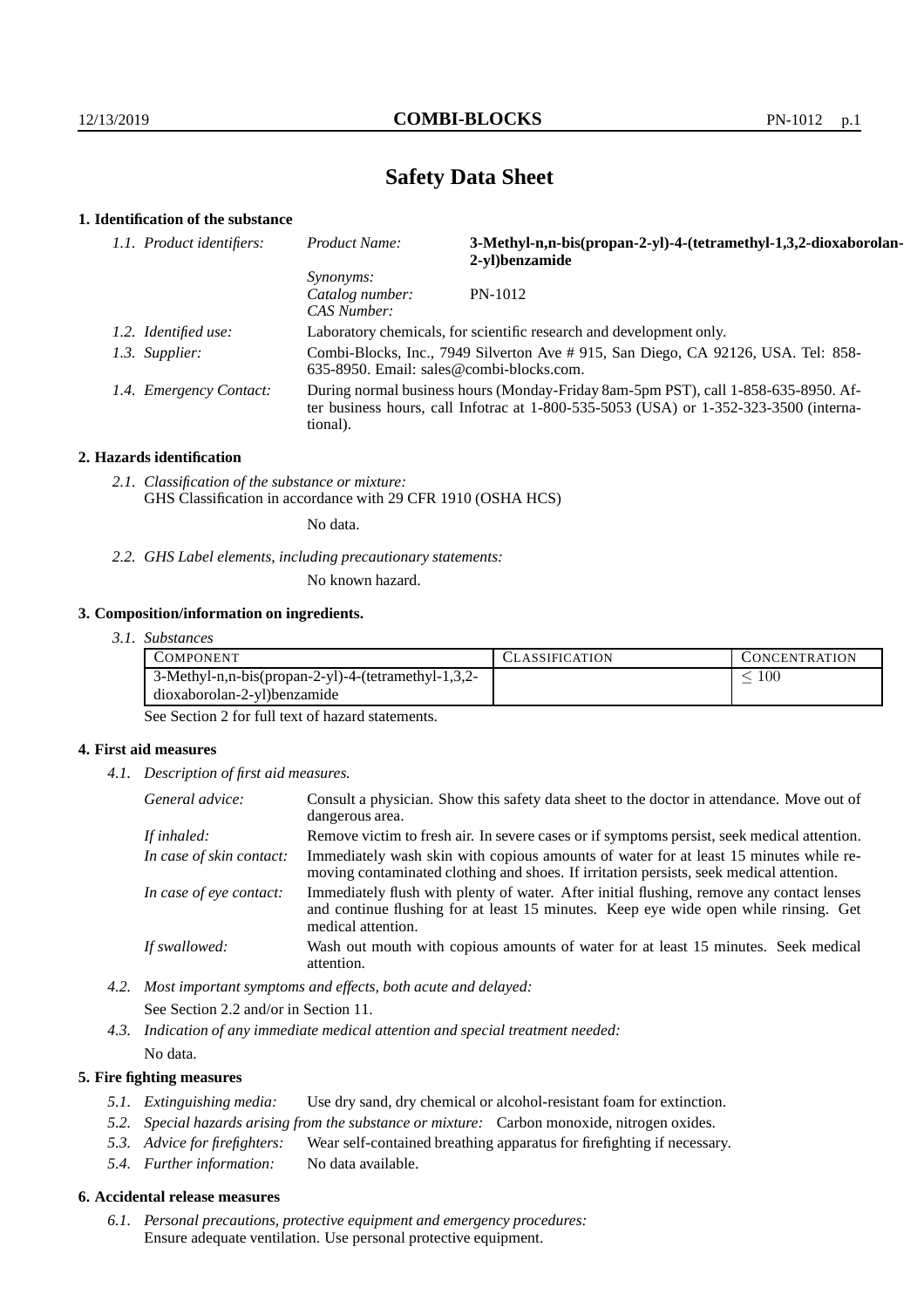| 6.2. Environmental precautions:                                                                                                                                                                                                                            |                                                                                                                                                                                                                                                                    |  |
|------------------------------------------------------------------------------------------------------------------------------------------------------------------------------------------------------------------------------------------------------------|--------------------------------------------------------------------------------------------------------------------------------------------------------------------------------------------------------------------------------------------------------------------|--|
| Should not be released into the environment. See Section 12 for additional ecological information.                                                                                                                                                         |                                                                                                                                                                                                                                                                    |  |
|                                                                                                                                                                                                                                                            | 6.3. Methods and materials for containment and cleaning up:                                                                                                                                                                                                        |  |
|                                                                                                                                                                                                                                                            | Sweep up or vacuum up spillage and collect in suitable container for disposal.                                                                                                                                                                                     |  |
| 6.4. Reference to other sections:                                                                                                                                                                                                                          |                                                                                                                                                                                                                                                                    |  |
|                                                                                                                                                                                                                                                            | Refer to protective measures listed in Sections 8 and 13.                                                                                                                                                                                                          |  |
| 7. Handling and storage                                                                                                                                                                                                                                    |                                                                                                                                                                                                                                                                    |  |
|                                                                                                                                                                                                                                                            | 7.1. Precautions for safe handling: Avoid contact with skin and eyes. Avoid inhalation of vapour or mist. Keep away<br>from sources of ignition - No smoking. Take measures to prevent the build up of electro-<br>static charge. For precautions see section 2.2. |  |
| 7.2. Conditions for safe storage, including any incompatibilities: Store refrigerated. Keep container tightly closed in<br>a dry and well-ventilated place. Containers which are opened must be carefully resealed<br>and kept upright to prevent leakage. |                                                                                                                                                                                                                                                                    |  |
| 7.3. Specific end use(s):                                                                                                                                                                                                                                  | Laboratory chemicals, for scientific research and development only.                                                                                                                                                                                                |  |
| 8. Exposure Controls / Personal protection                                                                                                                                                                                                                 |                                                                                                                                                                                                                                                                    |  |
| 8.1. Control parameters:                                                                                                                                                                                                                                   |                                                                                                                                                                                                                                                                    |  |
| Components with workplace control parameters: Contains no substances with occupational exposure limit values.                                                                                                                                              |                                                                                                                                                                                                                                                                    |  |
| 8.2. Exposure controls:                                                                                                                                                                                                                                    |                                                                                                                                                                                                                                                                    |  |
|                                                                                                                                                                                                                                                            | Appropriate engineering controls: Ensure that eyewash stations and safety showers are close to the workstation<br>location. Ensure adequate ventilation, especially in confined areas.                                                                             |  |
| Personal protective equipment:                                                                                                                                                                                                                             |                                                                                                                                                                                                                                                                    |  |
| Eye/face protection:                                                                                                                                                                                                                                       | Wear appropriate protective eyeglasses or chemical safety goggles as described by OSHA's<br>eye and face protection regulations in 29 CFR 1910.133 or European Standard EN166.                                                                                     |  |
| Skin protection:                                                                                                                                                                                                                                           | Handle with gloves. Gloves must be inspected prior to use. Use proper glove removal<br>technique (without touching glove's outer surface) to avoid skin contact with this product.                                                                                 |  |

## **8. Exposure Controls / Personal protection**

| Eye/face protection:               | Wear appropriate protective eyeglasses or chemical safety goggles as described by OSHA's<br>eye and face protection regulations in 29 CFR 1910.133 or European Standard EN166.                                                                                                                                         |  |  |
|------------------------------------|------------------------------------------------------------------------------------------------------------------------------------------------------------------------------------------------------------------------------------------------------------------------------------------------------------------------|--|--|
| Skin protection:                   | Handle with gloves. Gloves must be inspected prior to use. Use proper glove removal<br>technique (without touching glove's outer surface) to avoid skin contact with this product.<br>Dispose of contaminated gloves after use in accordance with applicable laws and good<br>laboratory practices. Wash and dry hands |  |  |
| <b>Body Protection:</b>            | Complete suit protecting against chemicals, Flame retardant antistatic protective clothing.<br>The type of protective equipment must be selected according to the concentration and<br>amount of the dangerous substance at the specific workplace.                                                                    |  |  |
| Respiratory protection:            |                                                                                                                                                                                                                                                                                                                        |  |  |
| Control of environmental exposure: | Prevent further leakage or spillage if safe to do so. Do not let product enter<br>drains.                                                                                                                                                                                                                              |  |  |

## **9. Physical and chemical properties**

*9.1. Information on basic physical and chemical properties*

| (a)                | Appearance:                                   | No data  |
|--------------------|-----------------------------------------------|----------|
| (b)                | Odour:                                        | No data  |
| (c)                | Odour Threshold:                              | No data  |
| (d)                | pH:                                           | No data  |
| (e)                | Melting point/freezing point:                 | No date. |
| (f)                | Initial boiling point and boiling range:      | No data  |
| (g)                | Flash point:                                  | No data  |
| (h)                | Evaporatoin rate:                             | No data  |
| (i)                | Flammability (solid, gas):                    | No data  |
| (j)                | Upper/lower flammability or explosive limits: | No data  |
| $\rm(k)$           | Vapour pressure:                              | No data  |
| (1)                | Vapour density:                               | No data  |
| (m)                | Relative density:                             | No data  |
| (n)                | Water solubility:                             | No data  |
| $\left( 0 \right)$ | Partition coefficient: n-octanol/water:       | No data  |
| (p)                | Auto-ignition:                                | No data  |
| (q)                | Decomposition temperature:                    | No data  |
| (r)                | Viscosity:                                    | No data  |
| (s)                | Explosive properties:                         | No data  |
| (t)                | Oxidizing properties:                         | No data  |